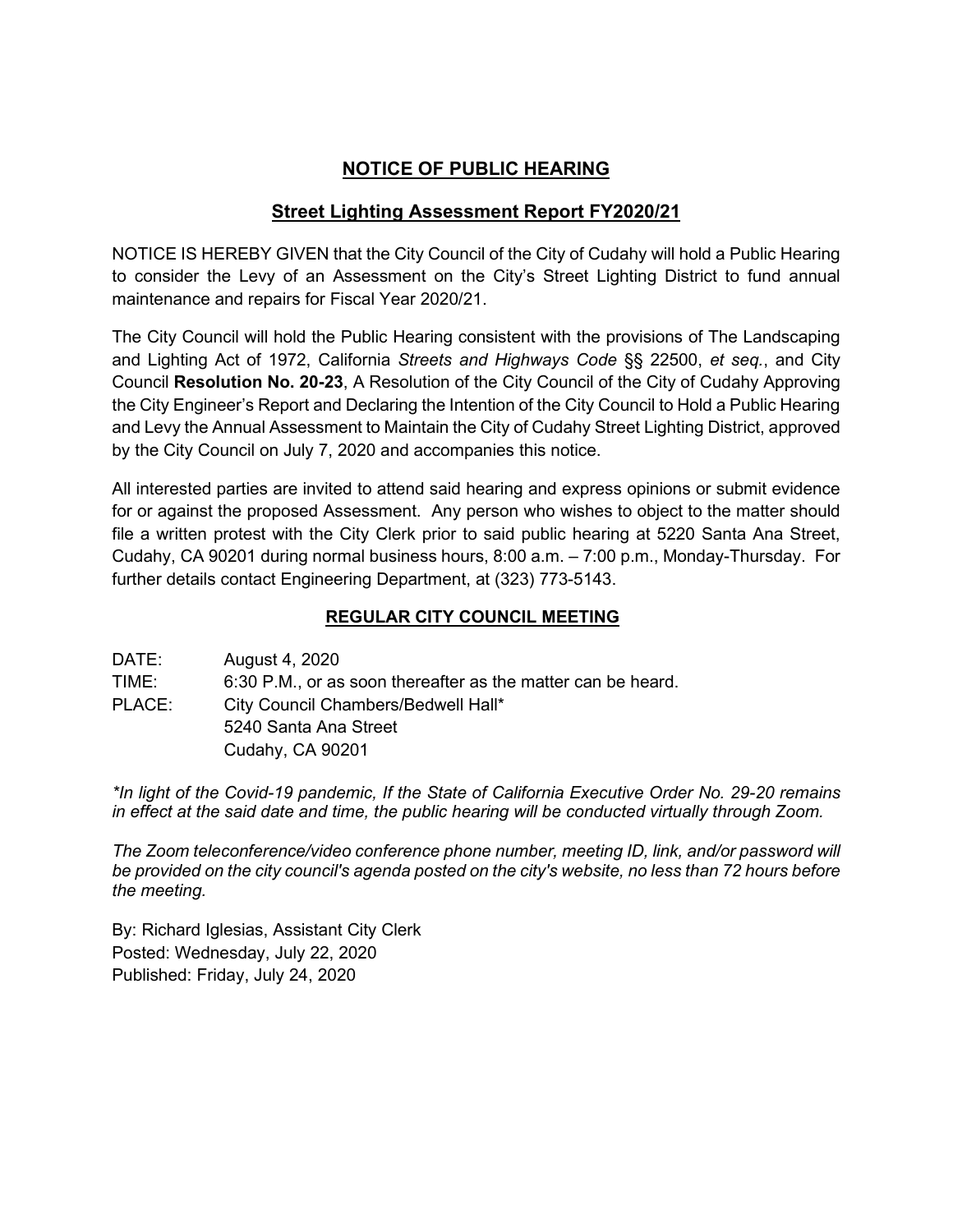### **RESOLUTION NO. 20-23**

### **A RESOLUTION OF THE CITY COUNCIL OF THE CITY OF CUDAHY APPROVING THE CITY ENGINEER'S REPORT AND DECLARING THE INTENTION OF THE CITY COUNCIL TO HOLD A PUBLIC HEARING AND LEVY THE ANNUAL ASSESSMENT TO MAINTAIN THE CITY OF CUDAHY STREET LIGHTING DISTRICT**

WHEREAS, the City of Cudahy has a Lighting Assessment District formed pursuant to the Landscaping and Lighting Act of 1972, Streets and Highways Code §§ 22500 et seq.; and

WHEREAS, an Engineer's Report is required to be prepared and filed each year outlining the proposed budget and assessment, the proposed improvements to be maintained and the changes to the Assessment District in order to levy and collect assessments on any following fiscal year; and

WHEREAS, the City Council intends to levy and collect assessments from the parcels within the Assessment District during the following Fiscal Year (FY) 2020-21, located within the City of Cudahy; and

WHEREAS, annual levies on the properties within the Assessment District fund the ongoing maintenance of street lights in the City; and

WHEREAS, the amount of the Assessment must be based on an Engineer's Report; and

WHEREAS, the City Engineer has submitted a report for consideration by the City Council; and

WHEREAS, prior to levying an assessment on the properties in the District, the City Council must adopt and publish a resolution of intention to levy the assessment and notice and hold a public hearing on the assessment; and

WHEREAS, this Resolution is adopted pursuant to Section 22624 of the State of California, Streets and Highways Code.

BASED UPON THE ABOVE RECITALS, THE CITY COUNCIL OF THE CITY OF CUDAHY, CALIFORNIA, DOES HEREBY FIND, DETERMINE AND RESOLVE AS FOLLOWS:

SECTION 1. It is the intent of the City Council of the City of Cudahy to levy and collect assessments within the City of Cudahy Street Lighting District for FY 2020-21. This Resolution No. 20-23, is a resolution of intention, consistent with the provisions of the Landscape and Lighting Act of 1972.

SECTION 2. The Assessment for FY 2020-21 will fund ongoing maintenance of existing improvements to the City's street lights. The existing improvements in the Assessment District consist of street lamps that have been installed City-wide. The planned annual maintenance paid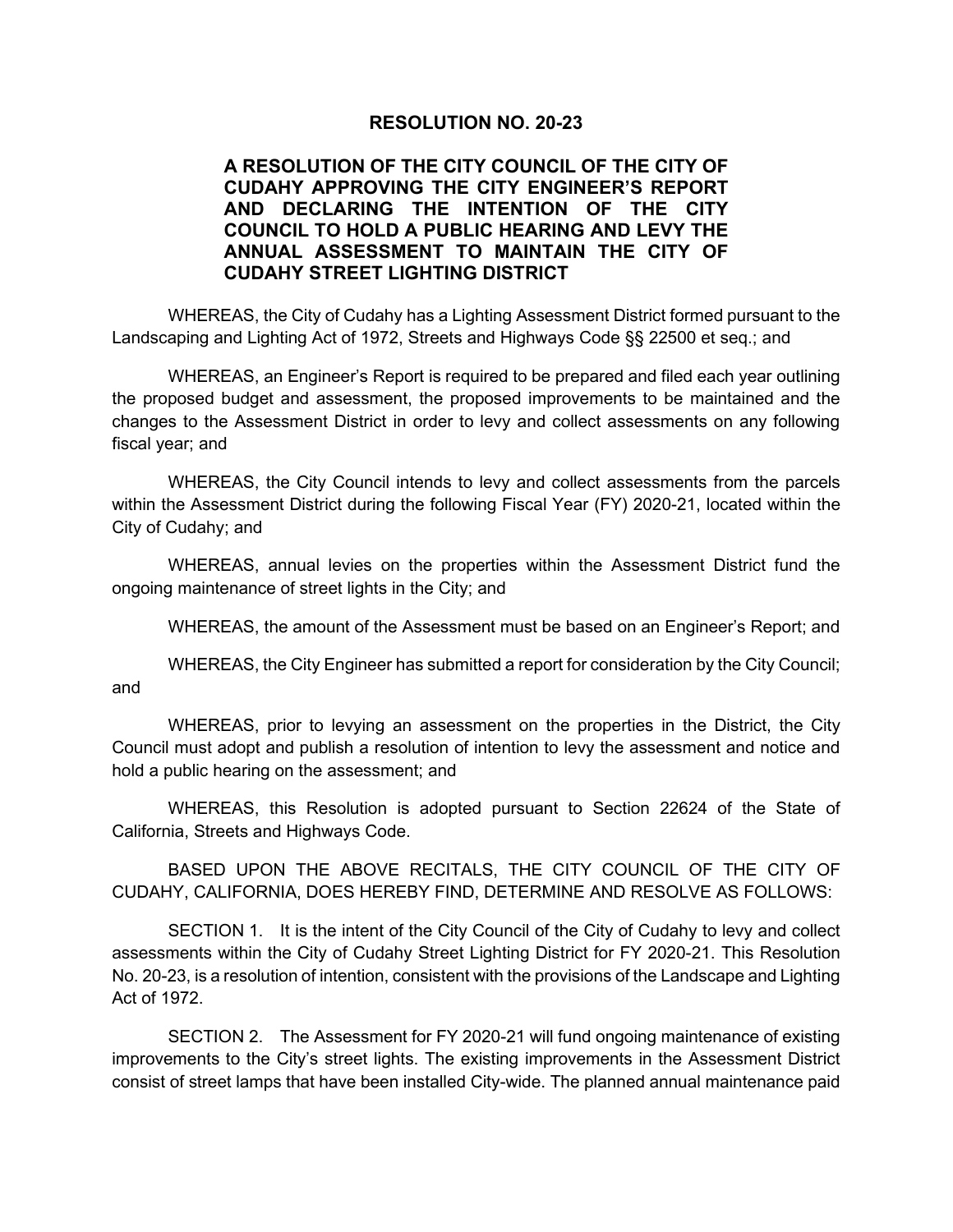for by this year's assessment includes the day-to-day replacement and repair of damaged street lighting.

SECTION 3. The boundaries of the City of Cudahy Street Lighting District are coterminous with the boundaries of the City, but do not include any publicly owned parcels.

SECTION 4. The City Council has considered and approved the Report entitled Street Lighting Assessment District Engineering Report FY 2020-21, prepared by Willdan Engineering. The report contains a full and detailed description of the improvements, the boundaries of the assessment district and any zones therein, and the proposed assessments upon assessable lots and parcels of land within the district. The Report is a public record of the City and staff is directed to maintain a copy of the report on file in the Office of the City Clerk.

SECTION 5. The City Council will hold a public hearing to consider the levy of the assessment on or about 6:30 p.m. on July 21, 2020, conducted telephonically and electronically pursuant to the State of California Executive Order No. 29-20.

SECTION 6. Staff is directed to publish notice of the public hearing on or before July 11, 2020. Staff shall publish the notice at least one time in a newspaper of general circulation, and shall post the notice in at least three (3) places in the City.

SECTION 7. Staff is directed to publish a copy of this resolution of intention consistent with the provisions of Streets and Highways Code 22626.

SECTION 8. The Street Lighting Assessment Report provides the basis for the proposed assessment for FY 2020-21. The proposed assessment is \$73,044. The City is using the same methodology to calculate the assessment amount on each parcel in the assessment district as it did in FY 2019-20. Accordingly, No increase or change to the annual assessment rate is proposed for FY 2020-21. The annual assessment amount this FY 2020-21 is \$73,044.

**PASSED, APPROVED AND ADOPTED by the City Council of the City of Cudahy at its regular meeting on this 7th day of July, 2020.**

| STATE OF CALIFORNIA   |         |
|-----------------------|---------|
| COUNTY OF LOS ANGELES | $)$ SS: |
| CITY OF CUDAHY        |         |

I, Richard Iglesias, Assistant City Clerk of the City of Cudahy, hereby certify that the foregoing Resolution No. 20-23 was passed and adopted by the City Council of the City of Cudahy, signed by the Mayor and attested by the Assistant City Clerk at a regular meeting of said Council held on the 7th day of July, 2020, and that said Resolution was adopted by the following vote, to-wit:

AYES: Guerrero, Lozoya, Gonzalez, and Alcantar

NOES: None

ABSENT: Garcia